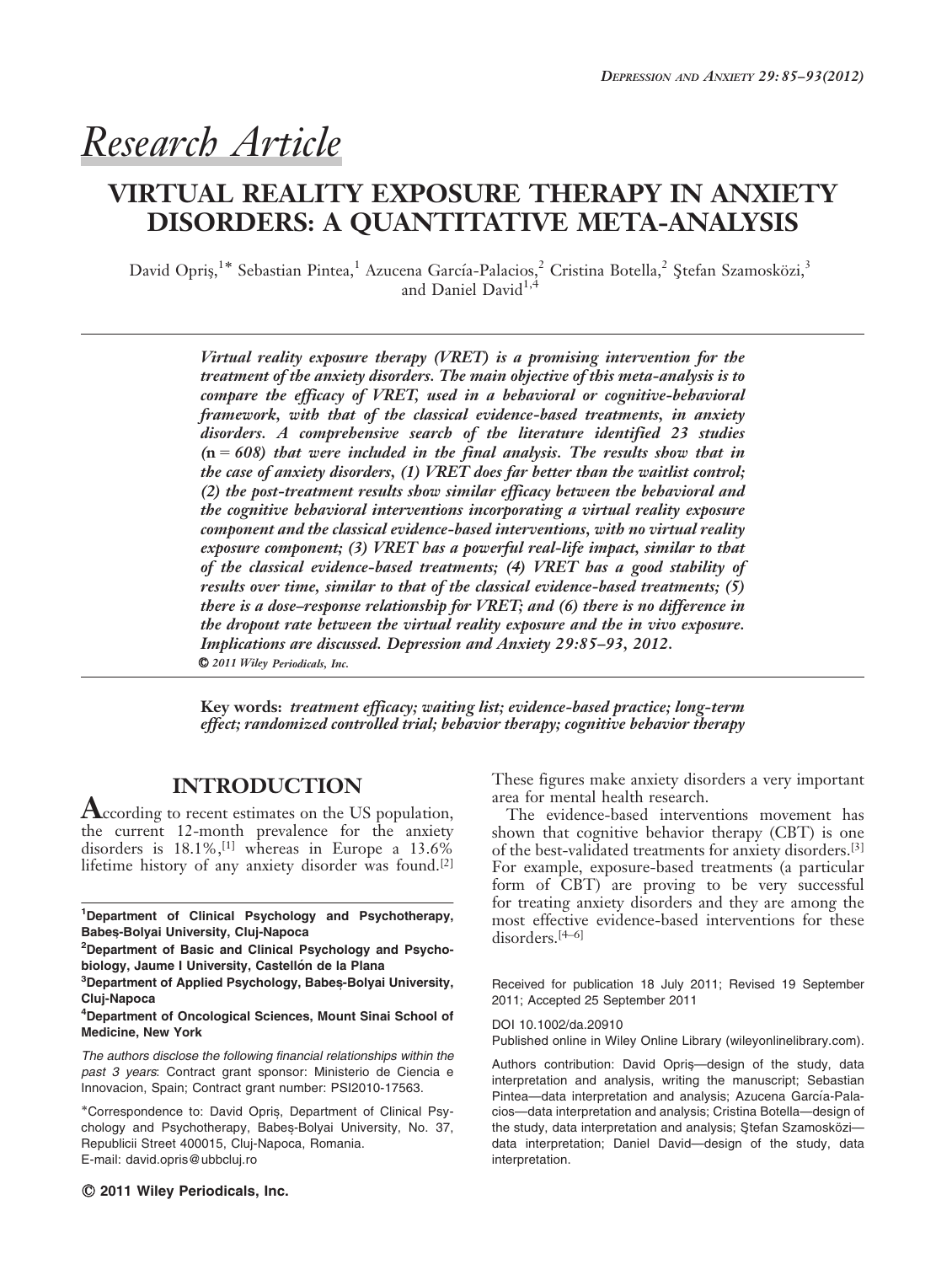Virtual reality exposure therapy (VRET) is a new tool for conducting exposure therapy with the help of a computer-generated virtual environment, allowing for the systematic exposure to the feared stimuli within a contextually relevant setting.[7] It is important to point out that the generalization of the VRET's results to the patient's real life is the ultimate measure for the success of this treatment form.[8]

A recent meta-analysis of randomized clinical trials (RCT) comparing VRET with in vivo exposure and with control conditions<sup>[9]</sup> followed rigorous methodological criteria, analyzing only well-controlled clinical trials with random or matched assignment, with at least one VRET condition, and including an active or inactive control group. In this meta-analysis, VRET was investigated as a stand-alone treatment, leading to the exclusion of all studies combining VRETwith CBT in the treatment condition. The exclusion criteria were as follows: within or cross-over design, studies including cognitive interventions, imaginal exposure intervention in the control group, and lack of data to compute effect sizes. As a result, 13 studies  $(n = 397)$ were included. The results showed a large mean effect size for VRET compared to the control conditions with regard to the primary outcome measure (domainspecific subjective distress), with Cohen's  $d = 1.11$  $(SE = .15, 95\% \text{ CI} [0.82 - 1.39])$ . Large effect sizes were found when the analyses were run separately for each disorder. This result was also found in regard with the secondary outcome variables: general subjective distress, cognition, behavior, and psychophysiology. Compared to in vivo exposure, VRETwas shown to be equally effective, even having a small advantage over in vivo exposure (Cohen's  $d = 0.35$ , SE = .15, 95% CI [0.05–0.65]). Unfortunately, the small number of studies and the fact that most were about phobias treatments does not allow the generalization of these results to all the anxiety disorders. Also, the authors were able to show a trend for a dose–response relationship for VRET, but the results did not reach statistical significance.

A recent systematic review, reporting controlled trials selected using strict methodological criteria, gave us an overview of the efficacy of VRET in anxiety disorders.[8] They identified 20 articles on this subject, noting that often the treatment protocols included multiple components, with some of the components not being the state-of-the art treatments for those specific disorders. Also, the separate contribution of the virtual reality exposure was impossible to determine, because it was combined with other techniques. This study gave us a more sobering look at the outcomes of the VRET interventions in anxiety disorders, stating that only in the case of fear of flying and acrophobia there are enough data available to conclude that VRET is effective. At the same time, they emphasized that the first results are promising in the case of more complex anxiety disorders, such as panic disorder and social phobia. Another observation of the authors was that the effect of the VRET on the behavioral measures points toward a very good generalization of the results to the real world. However, because this study was a systematic review it did not report global effect sizes.

Until now, for the anxiety disorders, there has been no meta-analysis in which the treatments combining a virtual reality exposure component with classical evidence-based interventions (e.g. cognitive-behavioral therapy and virtual reality, or behavioral therapy and virtual reality) were directly compared with the classical evidence-based interventions (in which no virtual reality component was used). In our opinion, this kind of analysis is very important for the future development of virtual reality psychotherapy, given the fact that the evidence-based treatments are the golden standard interventions, and hence the aim of this article is to perform this analysis.

Concerning the classical evidence-based treatments for the anxiety disorders, the Society of Clinical Psychology, Division 12 of American Psychological Association, has compiled a list of evidence-based treatments for the different disorders.[10] The treatments that have strong research support and are also uncontroversial are for panic disorder—cognitivebehavioral therapy; for specific phobias—exposure therapies; for social phobia and public speaking anxiety—cognitive-behavioral therapy; for post-traumatic stress disorder—prolonged exposure and cognitive processing therapy; for generalized anxiety disorder—cognitive-behavioral therapy. In the following discussions, by classical evidence-based treatments we mean the treatments mentioned above. It is worth noting that for the anxiety disorders all nonpharmacological treatments that have strong research support and are also uncontroversial there are either behavioral therapies or cognitive-behavioral therapies.

The current review will focus on how effective the virtual reality exposure enhanced evidence-based interventions are compared to the classical evidence-based interventions, and not on how effective the virtual reality exposure is in itself.

The studies presented in the theoretical introduction of this article used the VRET acronym for the standalone interventions involving in virtuo exposure, in a behavioral paradigm. In this article, VRET is defined as a treatment that includes a virtual reality component, either in the behavioral framework (i.e. behavioral  $therapy+VR$  exposure) or in the cognitive-behavioral framework (i.e. cognitive-behavioral therapy+VR exposure).

The main novelty this meta-analysis brings is the comparison of VRET interventions with the classical evidence-based interventions (i.e. either cognitivebehavioral therapy with no VR exposure, or behavioral therapy with no VR exposure), employing data from RCTs. It is also the first meta-analysis to report data regarding the impact of VRET on the real-life and the long-term effects of VRET.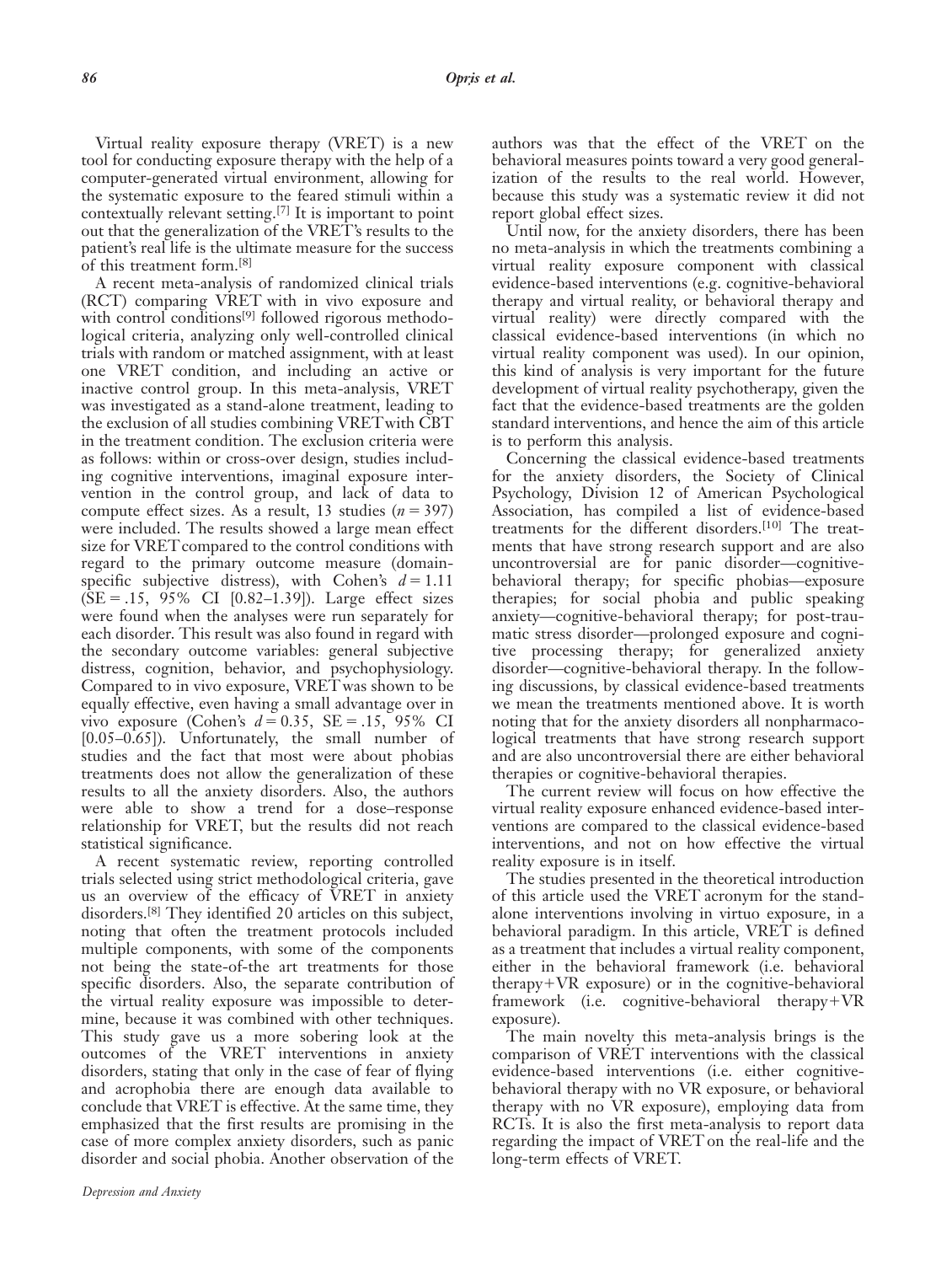The present study will also address whether VRET shows a dose–response relationship.

Concerning the dropout rate, we will analyze whether there is a difference between the virtual reality exposure and the in vivo exposure.

# **OBJECTIVES**

The present meta-analysis tries to provide answers to the following questions: (1) what is the efficacy of VRET compared to waitlist?; (2) what is the efficacy of VRET compared to classical evidence-based interventions?; (3) what is the impact of VRET on the real life, or in other words to what extent do the results of the treatment generalize to real-life situations for the clients?; (4) what are the long-term effects of VRET?; (5) is there a dose–response relationship for VRET?; (6) is there a difference in the dropout rate between the virtual reality exposure and the in vivo exposure?

## METHODS

### STUDY SELECTION

We selected RCTs of VRET in anxiety disorders using the search strategy described below. The search has been conducted on December 4, 2010. We searched the following databases: PsycINFO, PubMed, ISI Web of Science, and Academic Search Premier. We used the following search terms: "VRET," "virtual reality and anxiety," "virtual reality and exposure," "virtual reality and phobia," "virtual reality and panic disorder," "virtual reality and generalized

anxiety disorder," "virtual reality and obsessive compulsive disorder," and ''virtual reality and posttraumatic stress disorder.'' We also searched the references from the recent randomized control trials, meta-analysis, and systematic reviews on the topic.

The inclusion criteria were randomized allocation of the subjects in the experimental conditions; studies with human subjects; studies regarding the efficacy of VRET in anxiety disorders; the existence of at least one VRET condition and one control condition (classical evidence-based intervention or waitlist); studies reporting original empirical findings; studies published in peer-reviewed journals; and studies written in English. The exclusion criteria were as follows: not enough data to calculate the effect sizes; nonclinical population; case studies; book chapters; dissertations; and less than 10 participants in the VRET group. This cut-off point was chosen because it was also used in Meyerbröker and Emmelkamp's systematic review,<sup>[8]</sup> and by using previous criteria we ensure the systematic extending of knowledge.

The algorithm and the results of the study search and selection are detailed in the PRISMA Flow Diagram<sup>[11]</sup> shown in Figure 1. On the basis of this standardized methodology, in the meta-analysis we included 21 articles reporting 23 studies, with a total sample size of 608 participants. From these, three articles were reporting only follow-up data.[12–14]

#### **PROCEDURE**

We collected data regarding the following variables: disorder, treatment condition (behavioral therapy augmented by virtual reality exposure, or cognitive-behavioral therapy augmented by virtual reality exposure), comparison condition (in vivo exposure, CBT, imaginal exposure, group CBT or a combination of them, and waitlist) and the number of participants per condition (Table 1).



Figure 1. PRISMA flow chart.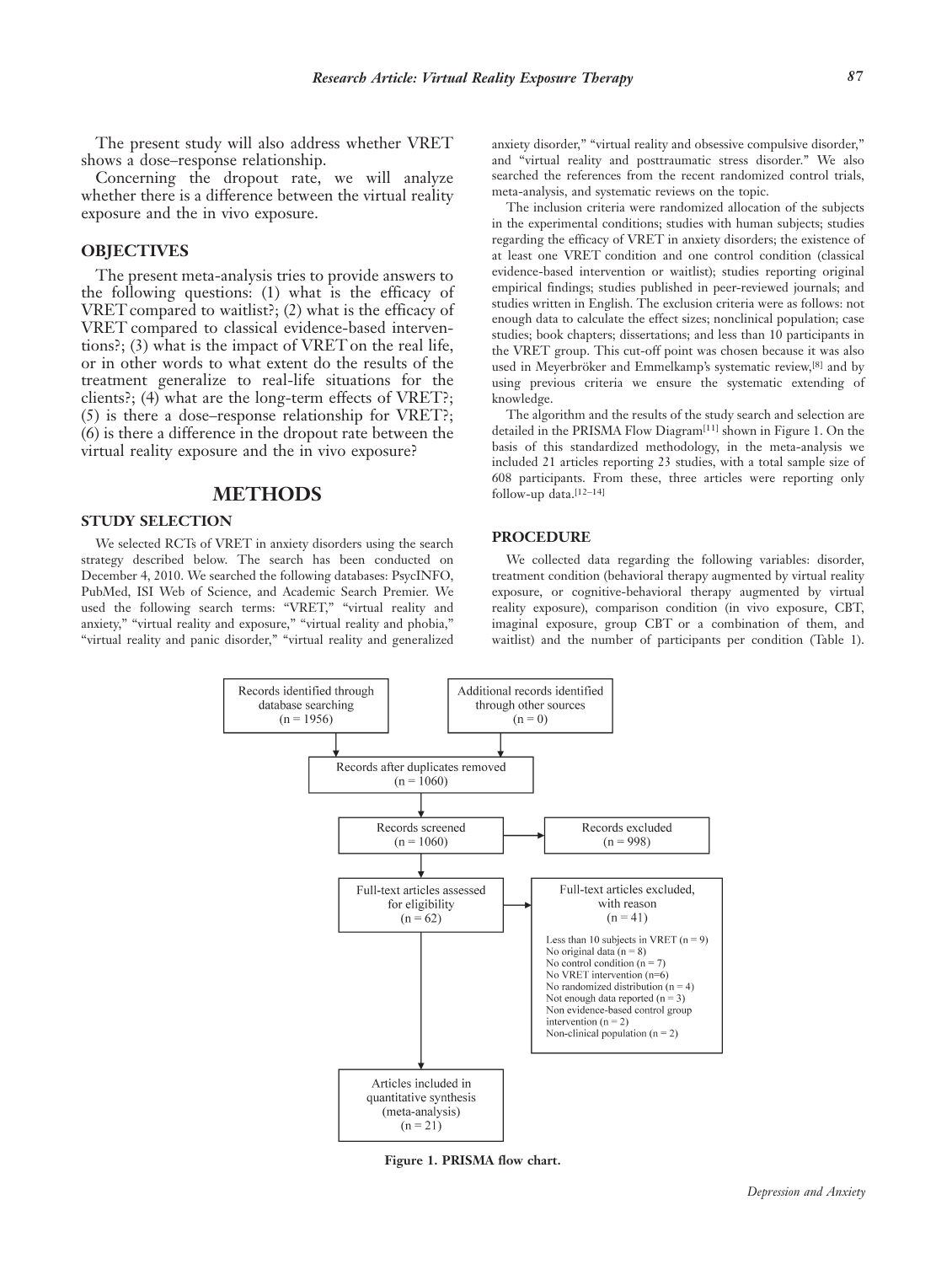|                                        | Disorder                   | Treatment<br>group | Comparison<br>group |    | Post-treatment primary outcome effect sizes |                                  |
|----------------------------------------|----------------------------|--------------------|---------------------|----|---------------------------------------------|----------------------------------|
| Study                                  |                            |                    |                     | N  | Cohen's $d$                                 | No. of effect<br>sizes per study |
| Rothbaum et al. <sup>[23]</sup>        | Fear of flying             | VRE+CBT            | $IVE+CBT$           | 30 | 0.1                                         | $\overline{c}$                   |
| Rothbaum et al. <sup>[23]</sup>        | Fear of flying             | VRE+CBT            | WL                  | 30 | 0.64                                        | 2                                |
| Wiederhold et al. <sup>[30]</sup>      | Fear of flying             | $VRE + BT$         | <b>IMEx</b>         | 30 | 0.46                                        | 2                                |
| Mühlberger et al. <sup>[32]</sup>      | Fear of flying             | VRE+CBT            | <b>CBT</b>          | 37 | 1.28                                        | 2                                |
| Rothbaum et al. <sup>[24]</sup>        | Fear of flying             | VRE+CBT            | $IVE+CBT$           | 54 | $-0.06$                                     | $\overline{2}$                   |
| Rothbaum et al. <sup>[24]</sup>        | Fear of flying             | VRE+CBT            | WL                  | 54 | 0.47                                        | $\overline{2}$                   |
| Krijn et al. <sup>[31]</sup>           | Fear of flying             | $VRE + BT$         | <b>CBT</b>          | 45 | 0.41                                        | 2                                |
| Choi et al.[16]                        | Panic disorder/agoraphobia | VRE+CBT            | $IVE+CBT$           | 40 | $-0.45$                                     | 4                                |
| Botella et al. <sup>[18]</sup>         | Panic disorder/agoraphobia | VRE+CBT            | $IVE+CBT$           | 24 | $-0.16$                                     | 4                                |
| Botella et al. <sup>[18]</sup>         | Panic disorder/agoraphobia | VRE+CBT            | WL                  | 25 | 1.74                                        | 4                                |
| Peñate et al. <sup>[33]</sup>          | Panic disorder/agoraphobia | VRE+CBT            | $IVE+CBT$           | 28 | 0.33                                        | 2                                |
| Pitti et al. <sup>[34]</sup>           | Panic disorder/agoraphobia | VRE+CBT            | $IVE+CBT$           | 27 | 0.15                                        | 2                                |
| Klinger et al. <sup>[35]</sup>         | Social phobia              | VRE+CBT            | $IVE+GrCBT$         | 36 | $-0.18$                                     |                                  |
| Wallach et al. <sup>[25]</sup>         | Social phobia              | VRE+CBT            | $IMEx+CBT$          | 58 | 0.34                                        | 3                                |
| Wallach et al. <sup>[25]</sup>         | Social phobia              | VRE+CBT            | WL                  | 58 | 0.85                                        | 3                                |
| Robillard et al. <sup>[26]</sup>       | Social phobia              | VRE+CBT            | $IVE+CBT$           | 30 | 0.12                                        | 4                                |
| Robillard et al. <sup>[26]</sup>       | Social phobia              | VRE+CBT            | WL                  | 29 | 1.34                                        | 4                                |
| García-Palacios et al. <sup>[27]</sup> | Arachnophobia              | VRE+BT             | WL                  | 23 | 2.38                                        |                                  |
| Michaliszyn et al. <sup>[36]</sup>     | Arachnophobia              | VRE+CBT            | $IVE+CBT$           | 32 | $-0.26$                                     | 2                                |
| St-Jacques et al. <sup>[37]</sup>      | Arachnophobia              | VRE+CBT            | $IVE+CBT$           | 31 | 0.01                                        | 2                                |
| Emmelkamp et al. <sup>[38]</sup>       | Acrophobia                 | $VRE + BT$         | <b>IVE</b>          | 33 | 0.24                                        | $\overline{c}$                   |
| Krijn et al. <sup>[28]</sup>           | Acrophobia                 | $VRE + BT$         | WL                  | 28 | 1.11                                        | 2                                |
| Difede et al. <sup>[29]</sup>          | <b>PTSD</b>                | $VRE + BT$         | WL                  | 21 | 1.82                                        |                                  |

TABLE 1. Studies included in the meta-analysis and post-treatment primary outcome effect sizes

Note: VRE+BT, behavioral therapy augmented by virtual reality exposure; VRE+CBT, cognitive-behavioral therapy augmented by virtual reality exposure; CBT, cognitive-behavioral therapy; IVE, in vivo exposure; WL, wait list; IMEX, imaginal exposure; GrCBT, group cognitive-behavioral therapy; PTSD, post traumatic stress disorder. Definition of categories for Cohen's d: no effect (0–0.2), low effect (0.2–0.5), medium effect  $(0.5-0.8)$ , and large effect (>0.8). The number of effect sizes refers to the effect sizes taken into account at the primary outcomes calculations.

The dependent variables were classified as follows: primary outcomes (the main outcomes used to determine the effects of the interventions), and real-life impact outcomes (behavioral approach test [BAT], behavioral approach, actual flights, and clinical improvement).

The comparison conditions to which VRET was compared were categorized as follows: (1) classical evidence-based interventions; and (2) waitlist.

Primary outcomes are the main outcomes used to determine the effects of the interventions. Usually, they include the behavioral measurements, but owing to the fact that we separately computed the real life impact outcomes we decided to exclude the behavioral measurements from the primary outcomes. Patients' subjective ratings and clinician-administered interviews listed in Table 2 served as the primary outcome measures.

The real-life impact of the VRET treatments is estimated from behavioral measures (BAT, behavioral approach, and actual flights) and from clinical improvement measures in the case of panic disorder.

Regarding the effects of VRET on the behavioral measures, we know that in the anxiety disorders, beyond the subjective level measures of distress, a very important aspect is the functional impairment owing to the behavioral incapacity of the subject to fulfill the relevant tasks for his daily living.<sup>[15]</sup> It was also pointed out by Powers and Emmelkamp's earlier meta-analysis on VRET<sup>[9]</sup> that analyzing the behavioral measures would provide data about the generalization of the treatment's results to the situations from the patient's real life. As most of the recent clinical trials included this kind of measures, we were able to calculate the effect sizes of the VRET compared to the classical evidence-based treatments on the behavioral measures.

But the effects of the treatment on the real life can also be assessed by the measures of clinical improvement. For example, in the case of two studies on panic disorder with or without agoraphobia, the authors did not include a behavioral measure but they measured the clinical improvement. The first study<sup>[16]</sup> used a composite measure of high end-state functioning, combining a reduction to zero of the panic attacks over a period of 4 weeks with a score of 2 or less on the 9-point Clinician's Severity Rating of Anxiety Disorder Interview Schedule—Revised.<sup>[17]</sup> The second study<sup>[18]</sup> considered being free of panic or present a 50% reduction in the panic frequency as a criteria of clinical improvement.[19] We believe that this measure of clinical improvement is also an appropriate way of estimating the effects of the treatment on the patient's real life.

#### EFFECT SIZE CALCULATION

We calculated Cohen's  $d$  effect sizes, according to the published procedures.[20] We calculated all the effect sizes using the means and SDs, given that these data were available. When means and SDs were not available, we calculated the effect sizes using a specialized computer program, The Meta-Analysis Calculator, available freely on Internet.[21] The Cohen's d effect sizes were categorized as no effect (0–.2), small effect (.2–.5), medium effect (0.5–0.8), and large effect (>0.8).[22] When there were more outcomes, for example when calculating the global score from all the outcomes reported in a study, the outcomes were combined according to Hunter and Schmidt.[20] For the effect size of all the studies, we used the random effects model, due to the heterogeneity of the studies. To avoid the bias induced by the differences in the sample sizes of the studies, we chose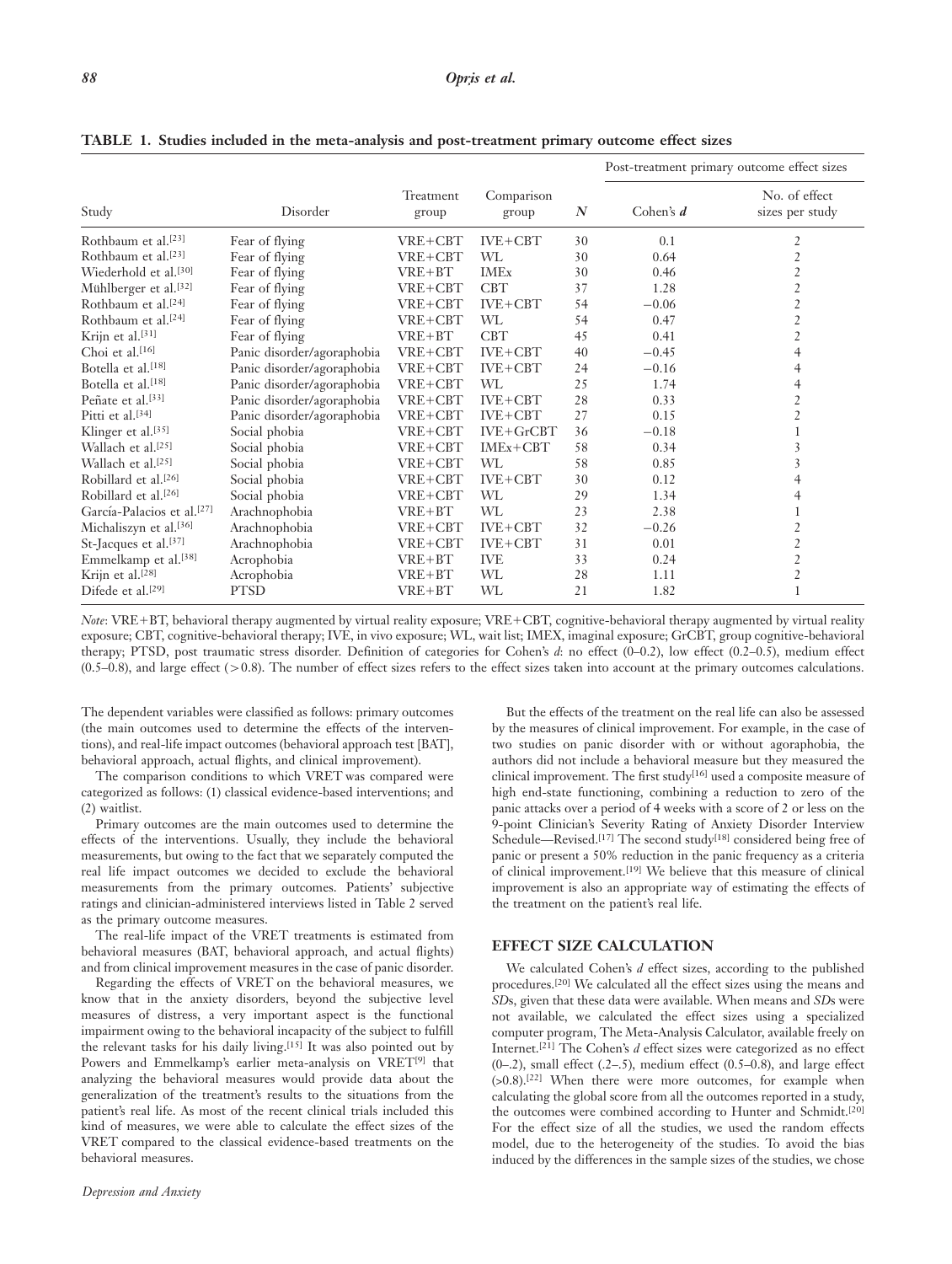TABLE 2. Primary outcomes for each anxiety disorder

| Disorder                       | Primary outcomes                                                                                                                                                                                                                                                                                                |  |  |
|--------------------------------|-----------------------------------------------------------------------------------------------------------------------------------------------------------------------------------------------------------------------------------------------------------------------------------------------------------------|--|--|
| Fear of flying                 | Fear of flying inventory (FFI), questionnaire on<br>attitudes toward flying (QAF), fear of flying<br>scale (FFS), general fear of flying<br>questionnaire (GFFQ), flight anxiety<br>situations questionnaire (FAS), flight anxiety<br>modality questionnaire (FAM)                                              |  |  |
| Panic disorder/<br>agoraphobia | Anxiety sensitivity index (ASI), panic belief<br>questionnaire (PBQ), agoraphobic cognition<br>questionnaire (ACQ), body sensation<br>questionnaire (BSQ), fear and avoidance scales<br>(FAS), panic disorder severity scale (PDSS),<br>agoraphobia subscale of fear questionnaire<br>(FQ Agoraphobia subscale) |  |  |
| Social phobia                  | Liebowitz social anxiety scale (LSAS), fear of<br>negative evaluation (FNE), self-statements<br>during public speaking (SPSS total), social<br>phobia scale (SPS), appraisal of social<br>concerns (ASC)                                                                                                        |  |  |
| Arachnophobia                  | Fear of spiders questionnaire (FSQ), spider<br>phobia belief questionnaire (SPBQ), spider<br>phobia questionnaire for children (SPQ-C)                                                                                                                                                                          |  |  |
| Acrophobia                     | Acrophobia questionnaire (AQ), attitude towards<br>height questionnaire (ATHQ)                                                                                                                                                                                                                                  |  |  |
| <b>PTSD</b>                    | Clinician administered PTSD scale (CAPS)                                                                                                                                                                                                                                                                        |  |  |

PTSD, post-traumatic stress disorder.

to calculate  $D$  (the average weighted effect size) instead of  $d$ , and variance of  $D$  (VAR  $D$ ) instead of SD of  $d$ .<sup>[20]</sup>

We computed overall effect sizes in which data from all the disorders are taken together. We also computed separate effect sizes for each disorder, given the fact that at least two studies were available. When there are no data reported for the disorder level of analysis, this is due to the fact that there were not enough studies to calculate an effect size.

# RESULTS

## VRET VS. WAITLIST

Concerning the comparison of VRET to waitlist control at post-treatment on the primary outcome, there were eight studies.<sup>[18,23-29]</sup> The results show a large and statistically significant overall effect size  $(D = 1.12; \text{VAR } D = .34, 95\% \text{ CI } [0.71 - 1.52], P < .05),$ a large and statistically significant effect size on social phobia (two studies;  $D = 1.01$ ; VAR  $D = .05$ , 95% CI [ $0.69-1.33$ ],  $P<.05$ ) and a medium and statistically significant effect size for fear of flying (two studies;  $D = .53$ ; VAR  $D = .007$ , 95% CI [0.41–0.64], P<.05) on the primary outcomes.

# VRET VS. CLASSICAL EVIDENCE-BASED INTERVENTIONS

At post-treatment. There were 15 studies regarding the comparison at post-treatment between the VRET and the classical evidence-based treatments at the level of primary outcomes.[16,18,23–26,30–38] The

results show no overall effect on the primary outcomes for VRET compared to the classical evidence-based treatments  $(D = .16, \text{VAR} \quad D = .16, \text{ 95\%} \quad \text{CI}$  $[-0.03-0.36]$ , P>.05). When the analysis was repeated for each anxiety disorder, the results were similar for panic disorder/agoraphobia (four studies;  $D = -.07$ , VAR  $D = .09, 95\%$  CI  $[-0.38-0.23]$ , P $>0.05$ ), social phobia (three studies;  $D = .13$ , VAR  $D = .04$ , 95% CI  $[-0.11-0.38]$ , P>.05), and arachnophobia (two<br>studies:  $D = -12$ , VAR  $D = .01$ , 95% CI studies;  $D = -.12$ , VAR  $D = .01$ ,  $[-0.31-0.06]$ , P $>0.05$ ). In the case of fear of flying (five studies;  $D = .40$ , VAR  $D = .21$ , 95% CI [-0.005-0.81]. P>.05), a small effect size in favor of the VRET intervention was obtained, but the result was not statistically significant.

There were eight studies regarding the comparison at post-treatment between the VRET and the classical evidence-based treatments at the behavioral level.[23–25,31,33,36–38] The overall effect size of  $D = -.03$  (VAR  $D = .07$ , 95% CI  $[-0.22-0.14]$ , P>.05) revealed no effect for VRET relative to the classical evidence-based treatments. There were enough studies to repeat the analysis for specific disorders only in the case of fear of flying (three studies;  $D = -.02$ , VAR  $D = .02$ , 95% CI  $[-0.19-0.14]$ ,  $P > 0.05$ ) and arachnophobia (two studies;  $D = -.27$ , VAR  $D = .07, 95\% \text{ CI } [-0.66 - 0.10], P > .05$ , and the results were the same as for the overall effect at behavioral level.

But the effects of the treatment on the real life can also be assessed by the measures of clinical improvement, and there are two studies on panic disorder with or without agoraphobia measuring the clinical improvement.  $[16,18]$  Combining the data from these two studies, we obtained a small but statistically significant effect size, favoring the classical evidencebased treatments over the VRET interventions  $(D = -.22, \text{ VAR}$   $D = .02, 95\%$  CI  $[-0.43 - 0.005]$ ,  $P < .05$ ).

At follow-up. Regarding the comparison at follow-up between the VRET and the classical evidence-based treatments at the level of primary outcomes, there were seven studies for the 3–6 months follow-up[23,24,31,33,36–38] and three studies for 1-year and beyond follow-up.[18,23,24] For the 3–6 months follow-up the overall primary outcome effect size of  $D = -.02$  (VAR  $D = .18, 95\%$  CI [-0.33-0.29], P>.05) revealed no effect for VRET relative to the classical evidence-based treatments. For the 1-year and beyond follow-up, the overall primary outcome effect size of  $D = -.11$  (VAR  $D = .01, 95\%$  CI  $[-0.26-0.03]$ , P>.05) revealed no effect for VRET relative to the classical evidence-based treatments. When analyses were taken down at the disorder level, all the results were the same: fear of flying at 3–6 months follow-up (three studies;  $D = -.02$ , VAR  $D = .30, 95\%$  CI  $[-0.64-0.60]$ , P>.05), fear of flying at the 1-year or more follow-up (two studies;  $D = -.18$ , VAR  $D = .001$ , 95% CI  $[-0.23 - 0.12]$ ,  $P < .05$ ), panic disorder/agoraphobia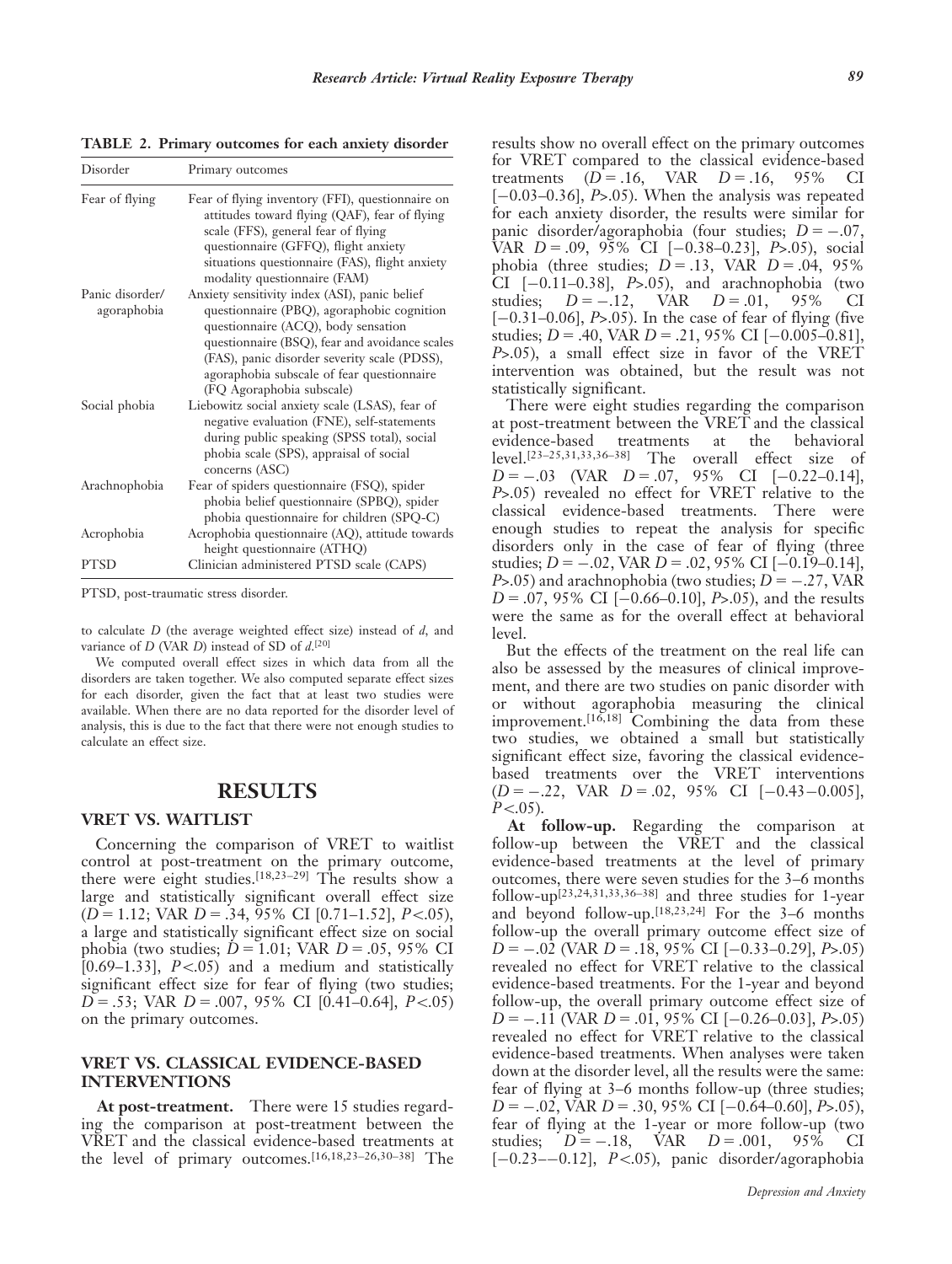at 3 months to 1-year follow-up (two studies;  $D = .18$ , VAR  $D = .004$ , 95% CI [0.10–0.26], P<.05) and arachnophobia at 3–6 months follow-up (two studies;  $D = -.20$ , VAR  $D = .04$ , 95% CI  $[-0.49-0.08]$ , P>.05).

There were four studies regarding the comparison at the 3–6 months follow-up between the VRET and the classical evidence-based treatments at the behavioral level.[23,30,31,36] At the behavioral level, the overall effect size of  $D = .24$  (VAR  $D = .09, 95\%$ CI  $[-0.05-0.53]$ , P>.05) revealed no statistically significant effect for VRET relative to the classical evidence-based treatments. Three studies are on fear of flying and in their case there was a small, but statistically significant effect size  $(D = .33; VAR)$  $D = .08, 95\%$  CI [0.009–0.66], P<.05), favoring the VRET interventions.

At the follow-up, we also compared the VRET with the classical evidence-based treatments regarding the clinical improvement in the case of panic disorder.  $[16,18]$ The effect size was very small and without statistical significance  $(D = -.20, \text{VAR} \quad D = .02, \text{ 95\%} \quad \text{CI}$  $[-0.50-0.10]$ , P>.05).

To test whether there is a dose–response relationship for VRET, we have tested whether there is a linear relationship between the number of sessions and the effect size obtained in each study, using the procedure suggested by Hedges and Olkin.<sup>[39]</sup> Thus, we performed a weighted linear regression.

For the regression coefficient drawn directly from the output of SPSS, the corrected standard error was calculated by dividing the standard error provided by SPSS with the square root of the mean square error of the model (MSE). The statistical significance of the predictor was calculated using the Z-statistic, following a normal distribution, where the slope was divided by its corrected standard error.

The analysis revealed an unstandardized regression coefficient  $B = 1.40$ , a standardized coefficient  $\beta = .26$ with  $Z = 23.48$  significant at  $P < 01$ . In conclusion, we can confirm the hypothesis that the number of sessions moderates the effect size obtained in the studies.

We performed the analysis regarding the difference in the dropout rate at post-treatment between the virtual reality exposure and the in vivo exposure. Taking into account the studies included in this systematic review, the overall dropout rate in the virtual reality exposure condition was of 16 subjects (from 174 subjects initially recruited) and in the in vivo exposure condition of 20 subjects (from 181 subjects initially recruited). The overall dropout rate showed no difference between the virtual reality exposure and the in vivo exposure,  $\chi^2$  (1,N = 355) = .33,  $\dot{P} > .05$ .

# DISCUSSION

The purpose of this meta-analysis was to study the efficacy of the VRET interventions in anxiety disorders. We are not trying to show the contribution of the virtual reality exposure per se, instead we are interested in how well the interventions incorporating a virtual exposure component did compared to the classical evidence-based interventions used in anxiety disorders. As a result, in the following discussion, VRET means either behavioral therapy augmented by virtual reality exposure, or cognitive-behavioral therapy augmented by virtual reality exposure.

Our results show that, in the case of anxiety disorders, (1) VRET does far better than the waitlist control; (2) the post-treatment results show similar efficacy between the behavioral and the cognitivebehavioral interventions incorporating a virtual reality exposure component and the classical evidence-based interventions, with no virtual reality exposure component; (3) VRET has a powerful real-life impact, similar to that of the classical evidence-based treatments; (4) VRET has a good stability of results in time, similar to that of the classical evidence-based treatments; (5) there is a dose–response relationship for VRET; and (6) there is no difference in the dropout rate between the virtual reality exposure and the in vivo exposure.

Concerning the comparison of VRET to waitlist control at post-treatment, on the primary outcome measure, there is a large and statistically significant overall effect size, showing a larger efficacy of the VRET relative to the waitlist. This result is similar to the one in Powers and Emmelkamp's meta-analysis.[9] At the disorder level of analysis, there is a large and statistically significant effect size on social phobia and a medium and statistically significant effect size for fear of flying on the primary outcome measures.

The results show that at post-treatment the VRET and the classical evidence-based interventions have the same efficacy. These results are true for both primary outcome measures and behavioral measures, with a small but statistically significant effect size favoring the classical evidence-based interventions in the case of clinical improvement measures for panic disorder. At the disorder level of analysis, fear of flying, panic disorder with or without agoraphobia, social phobia, and arachnophobia have a similar efficacy on the primary outcome measures. Fear of flying and arachnophobia have a similar efficacy on the real-life impact outcomes.

We have to note here that the prior meta-analysis on the efficacy of behavioral therapy augmented by virtual reality exposure[9] found a superiority of the behavioral therapy augmented by virtual reality exposure over the in vivo exposure. In this study, we found that the efficacy is the same for VRET compared to the classical evidence-based interventions.

Regarding the long-term efficacy of VRET, we calculated the follow-up effect sizes. There was a similar efficacy for VRET and for the classical evidence-based treatments at follow-up on both primary outcomes and real-life impact outcomes (behavioral measures and clinical improvement measures). One exception is the fear of flying, with a small but statistically significant effect size favoring VRET.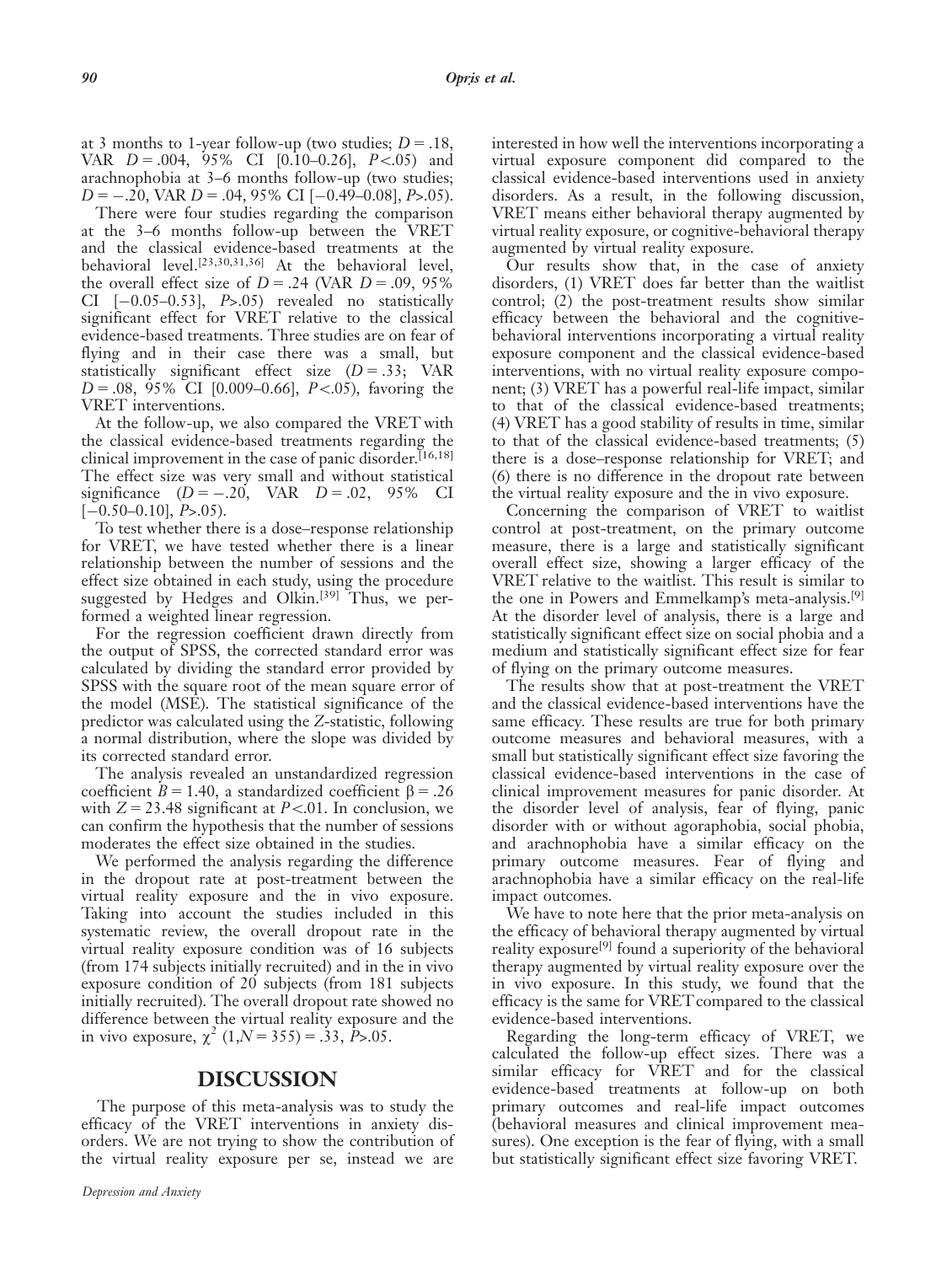Regarding the dose–response relationship, our data show that more sessions of VRET have a larger effect.

These results are arguments for the usefulness of VRET in clinical psychology and in the psychological treatments field and for a wider application of VRET in the clinical practice. Emmelkamp<sup>[40]</sup> presented a number of advantages that virtual reality exposure has over the traditional exposure: the exposure can be performed inside the therapist's office, a convenient and safe environment in itself; the therapist has better control over the content and the pace of the exposure; the exposure can be repeated as much as needed; the exposure can be customized, to a certain degree, for a particular patient; in the case of fear of flying the virtual reality exposure is also very cost-effective.

Virtual reality exposure can be even more useful for PTSD treatment. In the case of exposure therapy, Foa and Kozak's emotional processing has been proposed as a mechanism of change.[41] The authors state that to change a fear structure (fear-relevant information from the patient's memory), this structure has to be activated first. Following the fear structure's activation, new and corrective information can be incorporated in the memory structure, leading to a change in the fear response.[41] There are some PTSD patients who are unable to access their memories related to the traumatic experiences, and as a result their chances of significant recovery are small.<sup>[29]</sup> Virtual reality can help these patients to recall the traumatic memories, and in this way facilitate the process of change, by providing a context similar to that in which the traumatic event took place.[29] Also, in the case of terrorist attacks it may be impossible to conduct in vivo exposure, as it is the case with the PTSD related to the September 11th attack on World Trade Center. Here, the early stages of the exposure cannot be performed owing to the fact that the World Trade Center building does not exist anymore. Also, it may be difficult and unsafe to treat combat-related PTSD with in vivo exposure in Iraq. VR exposure can also help to overcome some of the limitations of in vivo exposure. It seems that despite the proven efficacy of in vivo exposure, not all patients benefit from this treatment. And most people with anxiety disorders never seek treatment. $[42]$  Choy et al. $[43]$  found it necessary to analyze the overall effectiveness of in vivo exposure, whereas at the same time they took into account aspects such as treatment motivation and adherence. These authors reported dropout rates ranging from 0 to 45% for in vivo exposure for treating specific phobias in adults. A possible explanation for these high attrition rates is that patients consider it to be too threatening to confront the feared object or situation. VR exposure could help to increase the likelihood of a patient to be willing to start and complete an exposure treatment. There are also studies reporting a high preference for VR exposure when patients are informed about the procedure of in vivo and VR exposure therapy  $(i.e.$  [44]).

Our results showed no difference in dropout between the VR exposure and the in vivo exposure conditions. However, there are a few limits regarding this analysis. First, there were only 11 studies comparing VR exposure with in vivo exposure, with one study reporting the dropout rate but failing to specify the exact numbers relative to the treatment conditions. Five studies reported no dropout at all, and most of the remaining studies reported a small and equally distributed among the treatment conditions dropout. Second, a detailed reporting about the causes of the dropout in each condition was not available. A more detailed analysis would have been important since some of the dropouts were not owing to the treatment acceptability for the patients (i.e. scheduling problems, decision by therapist). We suggest that the future studies should include more detailed dropout data that we think will provide valuable information regarding the strengths and weaknesses of each treatment condition. For example, we analyzed the dropout in the virtual reality conditions from all the studies included in this systematic review. Three studies reported the existence of a relatively high number of subjects (a total of 25 subjects) who lacked an emotional reaction to the VR environment and as a result dropped out<sup>[28,31]</sup> or were moved by the experimenter to the in vivo condition.[36] This shows that not all patients can benefit from the VRET. But, on the other hand, we also know that some patients, who fail to respond to classical evidence-based treatments such as prolonged exposure therapy, do respond well to VRET.<sup>[29]</sup> Having a similar efficacy with the classical evidence-based interventions and given certain advantages of virtual reality exposure over in vivo exposure, justifies more focus on the VRET regarding both research and clinical practice.

Also, we think it is necessary to compare VRETwith other kinds of Internet and Computer Technologybased treatments, such as computer-aided psychotherapy and Internet-based treatments. For example, a recent RCT has shown that VRET, computer-aided exposure with therapist involvement and self-administered computer-aided exposure were all effective in reducing the flying phobia, both at post-treatment and at 1-year follow-up.[45] What is even more interesting is that there were no significant differences between these treatments in any of the outcome measures. Given the big differences in the cost and availability of these treatments, we believe that this is a good moment to determine who can benefit better from which kind of treatment. In other words, it is important to establish what the advantages are of each treatment as well as the factors that can influence the decision to choose one treatment over another.

The results of this study should be regarded with certain caution, given the relatively small number of studies and subjects involved. Similarly, the results cannot be generalized to the whole spectrum of anxiety disorders, given the limited availability of studies for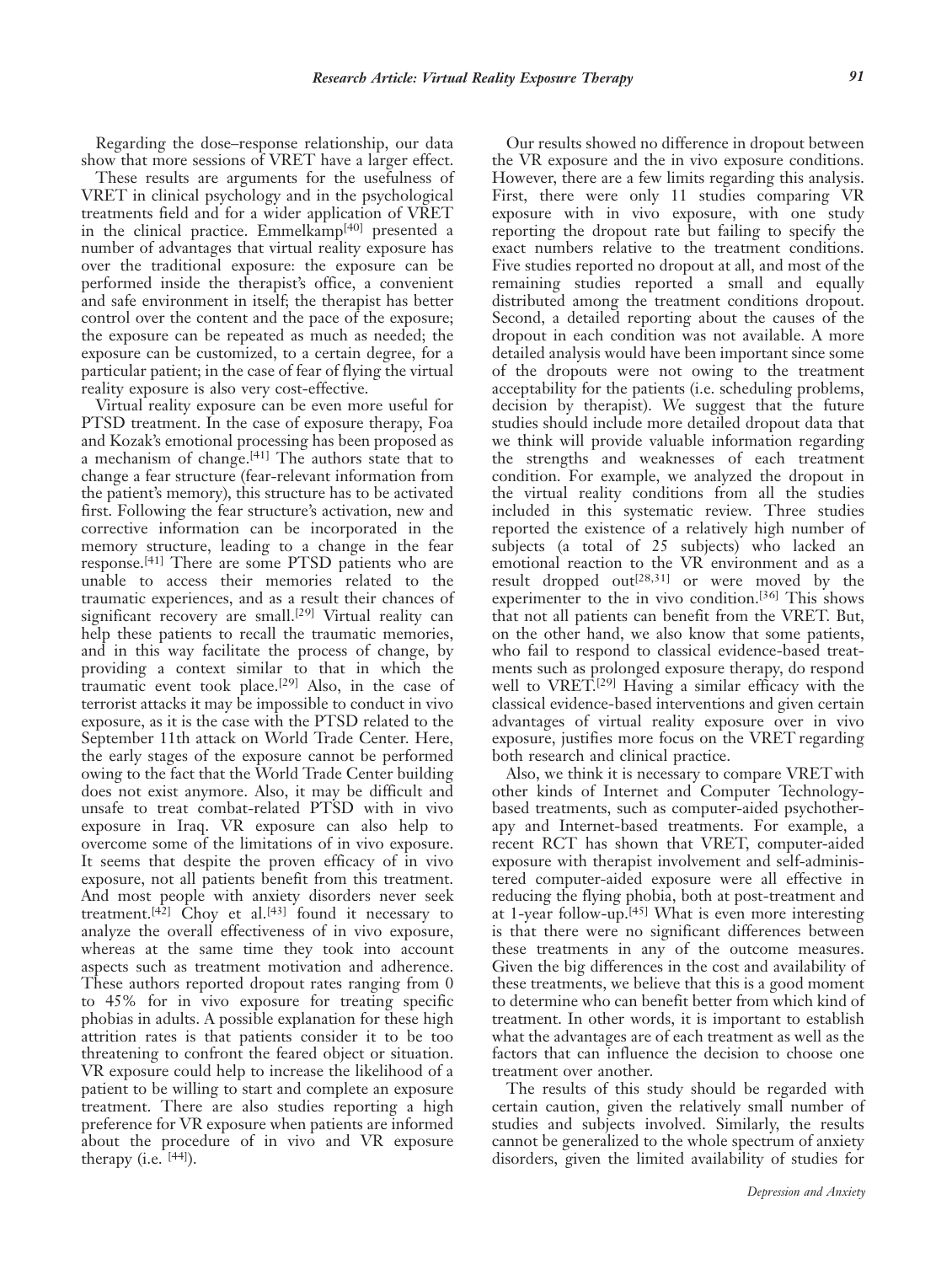certain anxiety disorders. Even in the case of the disorders for which some randomized control trials exist, we have to note that the number of subjects and the number of studies are still rather small. For example, regarding the main comparison we report, on the primary outcome measures at post-treatment between the VRET and the evidence-based interventions, there are 15 studies and the total number of subjects is 535. All the studies have between 24 and 58 subjects, and there are five studies for the fear of flying, four studies for the panic disorder, three studies for the social phobia, two studies for arachnophobia, and only one study for acrophobia. It should be noted that in the case of fear of flying the results offer the smallest support for the conclusion we draw, and hence an increase in the number of studies and subjects per study for all the anxiety disorders would be an important step before we draw very clear conclusions.

Acknowledgments. David Opris thanks for the financial support provided by the program cofinanced by THE SECTORAL OPERATIONAL PROGRAM FOR HUMAN RESOURCES DEVELOPMENT,<br>Contract POSDRU 6/1.5/S/3-"DOCTORAL Contract POSDRU 6/1.5/S/3–''DOCTORAL STUDIES, A MAJOR FACTOR IN THE DEVEL-OPMENT OF SOCIO-ECONOMIC AND HUMA-NISTIC STUDIES." Azucena García-Palacios and Cristina Botella thank for the financial support provided by PSI2010-17563 (subprograma PSIC) Ministerio de Ciencia e Innovacion, Spain.

# REFERENCES

- 1. Kessler RC, Chiu WT, Demler O, Walters EE. Prevalence, severity, and comorbidity of 12-month DSM-IV disorders in the National Comorbidity Survey Replication. Arch Gen Psychiatry 2005;62:617–627.
- 2. Alonso JJ, Angermeyer MC, Bernert SS, et al. Prevalence of mental disorders in Europe: results from the European Study of the Epidemiology of Mental Disorders (ESEMeD) project. Acta Psychiatry Scand Suppl 2004;109:21–27.
- 3. Butler AC, Chapman JE, Forman EM, Beck AT. The empirical status of cognitive-behavioral therapy: a review of meta-analyses. Clin Psychol Rev 2006;26:17–31.
- 4. Deacon BJ, Abramowitz JS. Cognitive and behavioral treatments for anxiety disorders: a review of meta-analytic findings. J Clin Psychol 2004;60:429–441.
- 5. Nathan PE, Gorman JM, eds. A Guide to Treatments That Work. Oxford: Oxford University Press; 1998.
- 6. Nathan PE, Gorman JM, eds. A Guide to Treatments That Work. 4th ed. Oxford: Oxford University Press; 2007.
- 7. Parsons T, Rizzo A. Affective outcomes of virtual reality exposure therapy for anxiety and specific phobias: a meta-analysis. J Behav Ther Exp Psychiatry 2008;39:250–261.
- 8. Meyerbröker K, Emmelkamp P. Virtual reality exposure therapy in anxiety disorders: a systematic review of process-and-outcome studies. Depress Anxiety 2010;27:933–944.
- 9. Powers M, Emmelkamp P. Virtual reality exposure therapy for anxiety disorders: a meta-analysis. J Anxiety Disord 2008;22:561–569.
- 10. American Psychological Association, Division 12, Society of Clinical Psychology 2006. Website on Research-Supported Psychological Treatments. Available at: http://www.div12.org/ PsychologicalTreatments/index.html. Retrieved May 15, 2011.
- 11. Moher D, Liberati A, Tetzlaff J, Altman D. Preferred Reporting Items for Systematic Reviews and Meta-Analyses: The PRISMA Statement. Annal Intern Med 2009;151:264–269.
- 12. Mühlberger A, Weik A, Pauli P, Wiedemann, G. One-session virtual reality exposure treatment for fear of flying: 1-year followup and graduation flight accompaniment effects. Psychother Res 2006;16:26–40.
- 13. Rothbaum B, Hodges L, Anderson P, et al. Twelve-month follow-up of virtual reality and standard exposure therapies for the fear of flying. J Consult Clin Psychiatry 2002;70:428–432.
- 14. Wiederhold BK, Wiederhold MD. Three-year follow-up for virtual reality exposure for fear of flying. Cyberpsychol Behav 2003;6:441–445.
- 15. David D. Tratat de psihoterapii cognitive si comportamentale [Handbook of cognitive and behavioral psychotherapies]. Iasi: Polirom; 2006.
- 16. Choi YH, Vincelli F, Riva G, et al. Effects of group experiential cognitive therapy for the treatment of panic disorder with agoraphobia. Cyberpsychol Behav 2005;8:387–393.
- 17. Di Nardo PA, Barlow DH. Anxiety Disorders Interview Schedule, Revised (ADIS-R). Albany, NY: Graywind Publications; 1988.
- 18. Botella C, García-Palacios A, Villa H, et al. Virtual reality exposure in the treatment of panic disorder and agoraphobia: a controlled study. Clin Psychol Psychot 2007;14:164–175.
- 19. Clum GA. Psychological interventions vs. drugs in the treatment of panic. Behav Ther 1989;20:429–457.
- 20. Hunter JE, Schmidt FL. Methods of Meta-Analysis: Correcting Error and Bias in Research Findings. 2nd ed. Thousand Oaks, CA: Sage Publications; 2004.
- 21. Lyons LC. The Meta-Analysis Calculator [Computer software]. Manassas, VA: Portions  $\odot$  Larry C. Lyons, 1997.
- 22. Cohen J. Statistical Power Analysis for Behavioral Sciences. Rev ed. New York: Academic Press; 1977.
- 23. Rothbaum B, Hodges L, Smith S, et al. A controlled study of virtual reality exposure therapy for the fear of flying. J Consult Clin Psychol 2000;68:1020–1026.
- 24. Rothbaum B, Anderson P, Zimand E, et al. Virtual reality exposure therapy and standard (in vivo) exposure therapy in the treatment of fear of flying. Behav Ther 2006;37:80–90.
- 25. Wallach H, Safir M, Bar-Zvi M. Virtual reality cognitive behavior therapy for public speaking anxiety: a randomized clinical trial. Behav Modif 2009;33:314–338.
- 26. Robillard G, Bouchard S, Dumoulin S, et al. Using virtual humans to alleviate social anxiety: preliminary report from a comparative outcome study. Annu Rev Cyberther Telemed 2010;8:46–48.
- 27. García-Palacios A, Hoffman H, Carlin A, et al. Virtual reality in the treatment of spider phobia: a controlled study. Behav Res Ther 2002;40:983–993.
- 28. Krijn M, Emmelkamp P, Biemond R, et al. Treatment of acrophobia in virtual reality: the role of immersion and presence. Behav Res Ther 2004;42:229–239.
- 29. Difede J, Cukor J, Jayasinghe N, et al. Virtual reality exposure therapy for the treatment of posttraumatic stress disorder following September 11, 2001. J Clin Psychiatry 2007;68: 1639–1647.
- 30. Wiederhold BK, Jang DP, Gevirtz RG, et al. The treatment of fear of flying: a controlled study of imaginal and virtual reality graded exposure therapy. IEEE T Inf Technol B 2002;6:218–223.